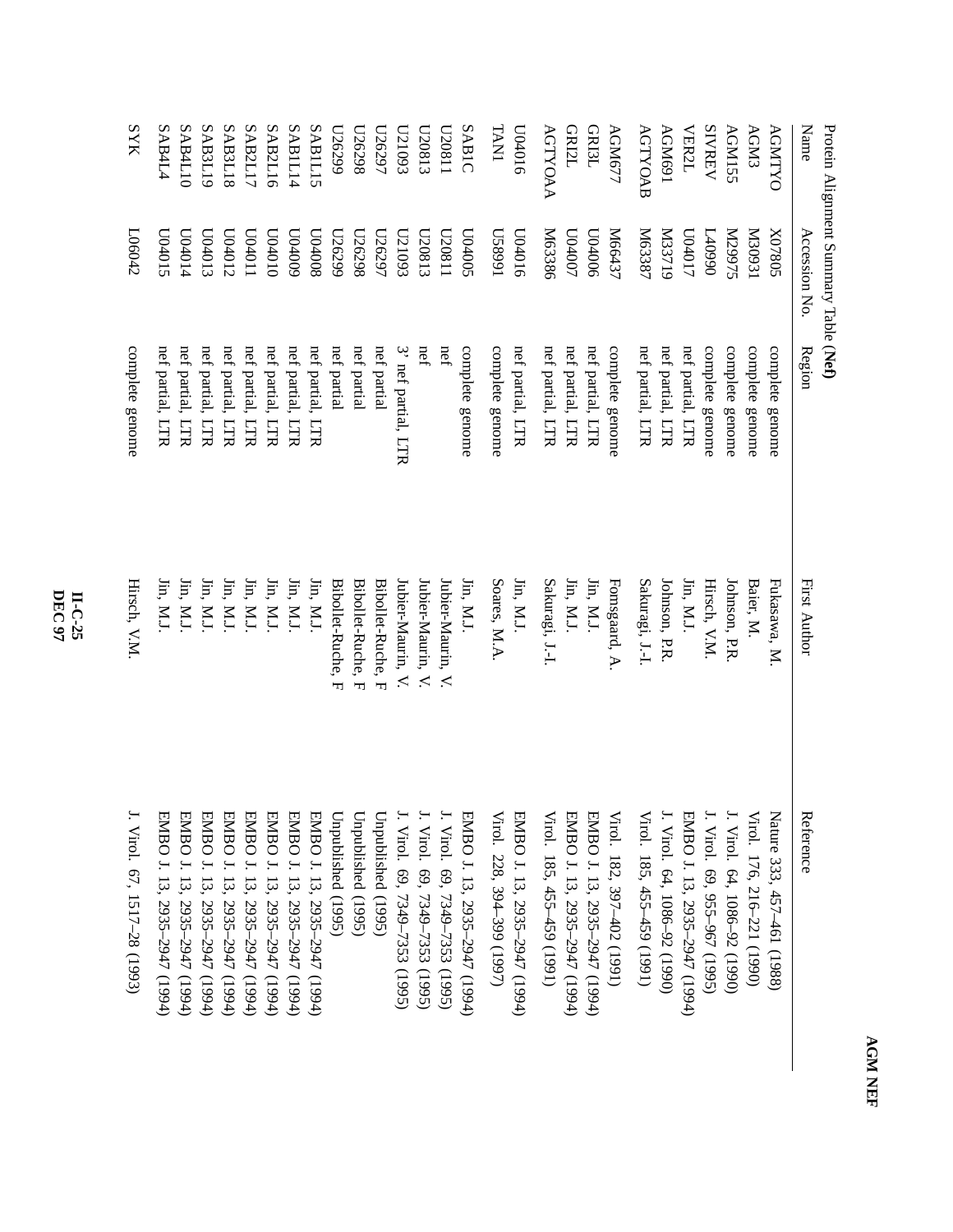## **AGM NEF**

| <b>SYR</b><br><b>SYKES. CON</b> | SIU26299<br>SEU26298<br>SIU26297<br>SIU21093<br>SI020813<br>SIU20811<br>SAB1C<br>SABAEUS.CON                                                                                                                                                                                                                                                                                                                                                                                                                                                                                          | SI004016<br><b>LAAT</b>                                                                                                                                     | GRI2L<br>GRI3L<br><b>AGM677</b><br>GRIVET.CON                               | SIVREV<br><b>AGMTYO</b><br><b>AGTYOAB</b><br><b>AGM691</b><br><b>AGM155</b><br>AGM <sub>3</sub><br><b>VERVET.CON</b>           |
|---------------------------------|---------------------------------------------------------------------------------------------------------------------------------------------------------------------------------------------------------------------------------------------------------------------------------------------------------------------------------------------------------------------------------------------------------------------------------------------------------------------------------------------------------------------------------------------------------------------------------------|-------------------------------------------------------------------------------------------------------------------------------------------------------------|-----------------------------------------------------------------------------|--------------------------------------------------------------------------------------------------------------------------------|
|                                 | --АКЗ --QRQQRS - М-- SK -RBA PQI---DM------L-Q--HII-----ABS -KDG--KQQDSS R - ED--I TPRHP-RQP . S - Y -- DDB - E.<br>--QKS--Q-QQHS-M--SR-RQAPQI--DM-------------A-S--DGS-RQGDSSR-M---IRXXRQQ-RQP.S-V---------------------<br>--QXS--Q-QQRS-M--SN-RQVPEH--DM--------Q--HH----A-S-SDQ---QQDSSR-B--IXWKQP-SQP.S-Y-B-B-B----S------------------<br>--GXS--Q-QERS-M-+AK-RQVPEIQ-DM------L-Q--HII----A-S-KDG--XQGDSSR-M--VXLIXHQ-RQP.S-Y--DDE-H----<br>--GKS--QPEHS-M--SK-RQAP-IQ-DM--<br>- - - - - Q - - M - H - - F - - Q - - - - - -<br>- - - - - - - - F - - - - - -<br>$E = -F - E - E$ | --GS---REQQGL-R--R--R-AP-V---M-------Q--MI-------MMMGGSTRRGKSTPE.Q-KLAA-DT-D-MEP-E-E----------<br>$d - M - - - Z - - -$<br>d - M - - - x<br>$d - M - - - 2$ | ςi<br>υ                                                                     | MG1gnSKFqHKKq1s1WhALHKTrVTrYGLLADPLIG?SSt?QEKCDK?LLkKSLIRKKYQMDeg.RrLQeGD?MdEWSD7edE\YGFPYrPENYDFERFLKEKCGJDGIYYSd<br>$x = -1$ |
| 128<br>128                      | 11111 1111<br>11440 000<br>11440                                                                                                                                                                                                                                                                                                                                                                                                                                                                                                                                                      | $120$<br>$120$                                                                                                                                              | $\begin{smallmatrix} 1 & 2 & 0 \\ 1 & 2 & 0 \\ 0 & 0 & 1 \end{smallmatrix}$ | 11222<br>2222                                                                                                                  |